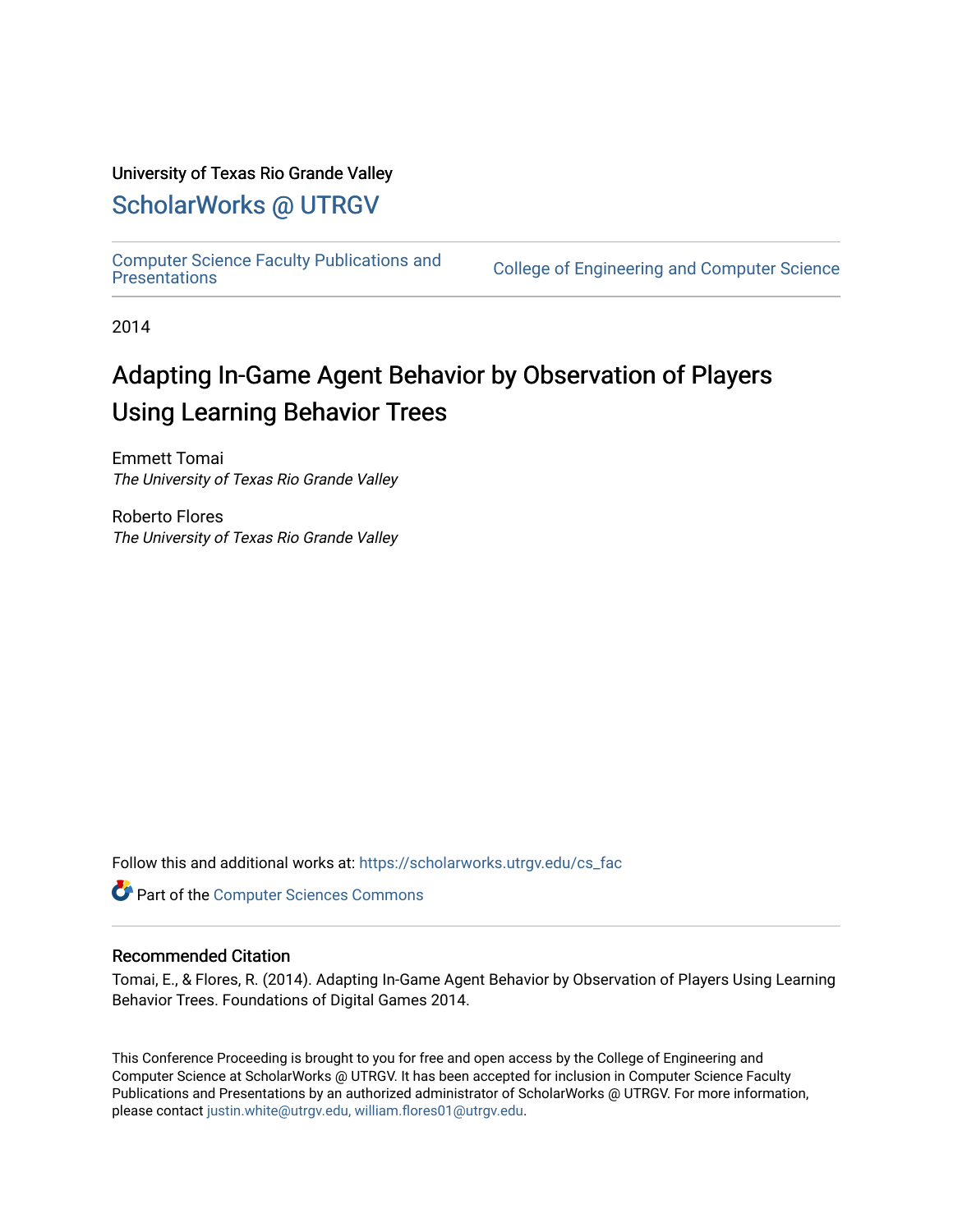# **Adapting In-Game Agent Behavior by Observation of Players Using Learning Behavior Trees**

Emmett Tomai University of Texas – Pan American 1201 W. University Dr. Edinburg, TX 78539, USA tomaie@utpa.edu

# **ABSTRACT**

In this paper we describe *Learning Behavior Trees*, an extension of the popular game AI scripting technique. Behavior Trees provide an effective way for expert designers to describe complex, in-game agent behaviors. Scripted AI captures human intuition about the structure of behavioral decisions, but suffers from brittleness and lack of the natural variation seen in human players. Learning Behavior Trees are designed by a human designer, but then are trained by observation of players performing the same role, to introduce human-like variation to the decision structure. We show that, using this model, a single hand-designed Behavior Tree can cover a wide variety of player behavior variations in a simplified Massively Multiplayer Online Role-Playing Game.

## **Categories and Subject Descriptors**

J [**Computer Applications**]

### **General Terms**

Algorithms, Design, Experimentation, Human Factors.

### **Keywords**

Artificial intelligence, game AI, agents, learning, MMORPG.

## **1. INTRODUCTION**

Artificial Intelligence in games remains primarily the domain of simple, fast approaches such as scripting. With a few notable exceptions, such as Orkin's planning AI for Monolith's *F.E.A.R.* [14], Evan's work on Lionhead Studio's *Black & White* and his later formal logic for storytelling in Linden Lab's *Versu*, most games have stayed away from complex AI techniques, which can be computationally expensive and difficult for designers to control. Scripting is advantageous in both those regards, as it is simple to write, cheap to run and well understood in the industry. For most games, giving the designer the ability to precisely specify what will happen in-game is a higher priority than creating more dynamic interactions. However, the high cost of developing finely hand-tuned game play, which players consume far more quickly than it can be created, has created more interest in

Roberto Flores University of Texas – Pan American 1201 W. University Dr. Edinburg, TX 78539, USA rfloresx@broncs.utpa.edu

automatic content generation [cf. 20], and supported a wide range of efforts to learn human-like agent behavior in games [cf. 6]. Experienced players are increasingly looking for new experiences, creating new opportunities for AI in games. At the same time, scripting approaches have become more sophisticated. As games have gotten more ambitious, bigger, and harder to maintain, the ad hoc tangles of finite state machines (FSMs) used for agent control have become more and more unwieldy. Advanced engineering techniques such as hierarchical FSMs and *Behavior Trees* [11] have been used to attempt to address these concerns.

Human designed scripts capture expert intuition as to how ingame agents should behave. Through time consuming iterative development and testing, they are able to create agents that entertain human players effectively. However, as with most handengineered approaches, scripts suffer from repetitiveness, predictability and lack of naturally nuanced variations. The gap between playing with or against scripted AI and playing with or against other players is vast. In this paper, we consider how designer-created Behavior Trees could be automatically modified to display characteristics of human players performing the same role. We begin with straightforward, deterministic Behavior Trees for agents that play the role of human players in a Massively Multiplayer Online Role-Playing Game (MMORPG). Such online virtual worlds are an increasingly significant venue for human interaction, and provide an interesting problem for agents because of the high degree of freedom afforded to players. A welldesigned Behavior Tree might capture optimal behavior for a player, according to some metrics, but would be hard-pressed to cover the range of behavior variation seen across a population of players in these open world games. This problem is notable because these games are at the mercy of difficult to predict population dynamics, making the use of intelligent agents for preliminary testing and creating on-demand populations very desirable. The potential of embodied, virtual interaction also extends to education, training and scientific research [cf. 2,5], where virtual agents could play an important role as guides and assistants. We present *Learning Behavior Trees*, an extension of Behavior Trees to observe human player traces and adapt a human-designed tree to cover the variations that are observed.

# **2. RELATED WORK**

In the domain of video games, particular interest has been shown in developing human-like behavior for agents in the *first-person shooter (FPS)* genre. Geisler noted the high predictability and manual labor involved in traditional AI scripting of game agent opponents (*bots*) as motivation for automatic learning of humanlike behavior [8]. These behaviors include low-level movement primitives such as changing direction, changing speed and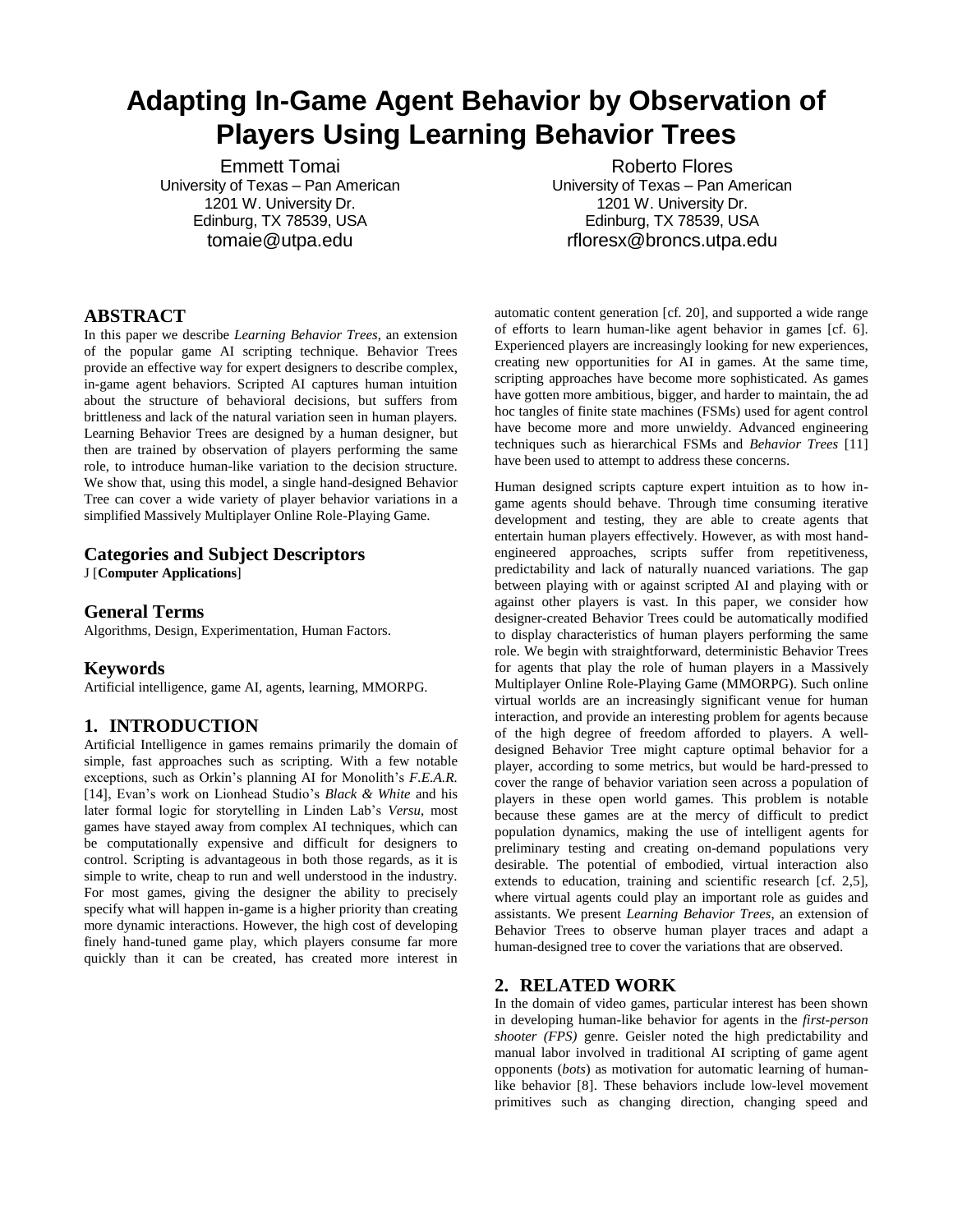jumping, as well as basic game actions such as aiming and firing a weapon at opponents. Gamez showed that a global workspace architecture combining independent, hand-tuned neural networks can deliver human-like bot control [7], while Thurau used selforganizing maps and artificial neural networks to learn those primitive actions based on position and relative enemy positions [18]. Geisler evaluated both naïve Bayes and neural network approaches to this problem with promising results [8]. Additionally, a number of evolutionary approaches have been evaluated for developing human-like agent controllers, focusing primarily on human-like movement. Graham used a genetic algorithm to evolve an artificial neural network that implements dynamic obstacle avoidance while following a direct path [10]. Togelius evaluated several co-evolution strategies for creating car racing controllers with the aim of deploying a diverse population of human-like AI opponents in a car racing game [19]. These approaches were evaluated according to whether they effectively traverse space while avoiding obstacles and hitting checkpoints. Similarly, Lim [] and Perez [] used evolution to assemble Behavior Trees from sub-tree options, to maximize certain functional evaluations. All of these, and numerous other results [cf. 6] have demonstrated that machine learning and evolutionary computation are well suited to optimizing behavior control, particularly in domains where the problem has a reactive nature (e.g. following a twisting path, positioning relative to other agents, strategic responses) and a small number of output dimensions (e.g. movement and facing). However, Bakkes argues that more complex behaviors require working at multiple levels of abstraction (e.g. long-term goals and planning) [1].

Several established cognitive architectures, designed for deep, complex, human-like reasoning, have been applied to the problem of learning goal-based movement in games. Soar was proposed for creating synthetic adversaries in the MOUT (Military Operations on Urbanized Terrain) domain, emphasizing believability and diversity [22]. It was evaluated on its ability to show transfer learning for different goal locations and topologies [9]. Best detailed how ACT-R could be used in the same domain with lower-level perceptual input only [3]. Both systems learn from experience how to accomplish a certain goal. Several approaches have augmented this idea be combining humanencoded knowledge with learner behaviors. Spronck applied *Dynamic Scripting* to both group combat in the *Role-Playing Game (RPG)* genre and strategic decision-making in the *Real-Time Strategy (RTS)* genre [17]. A knowledge base of manually created rules is combined with learning inclusion and ordering of those rules into scripts. Marthi used *Hierarchical Reinforcement Learning* for learning joint movement of units in the RTS domain [13]. The reinforcement learning of movement is embedded in a manually created *concurrent ALisp* program. The program encodes knowledge about the task context and controls both the training and execution of the learned behaviors in that context. We propose a similar approach in this work, with a more explicit, declarative composition. Finally, Schrum has created a FPS bot architecture that learns combat behavior using *Neuroevolution* [15] and won the 2K Games' 2012 BotPrize while being judged as human more than 50% of the time [12]. The learned combat behavior is one component of the architecture, organized in a Behavior Tree-like structure that encodes human intuition about the priority and trigger conditions for that behavior and others. In this work we look more generally at Behavior Trees as a flexible controlling architecture for mixing learned and procedural behaviors.

# **3. PLAYER BEHAVIOR IN MMORPGS**

In an MMORPG, players control avatar characters in a physically simulated virtual world that is shared and persistent. In contrast to more reactive and/or linear environments in other genres, players roam freely in the world, picking up tasks and completing them at their own discretion. Many tasks, or *quests*, are acquired from *non-player characters (NPCs)* which are system-controlled agents that provide static, motivating dialogue along with the task assignments. To complete a quest, a player usually travels to other regions of the world where they fight enemies and interact with other entities to fulfill the task requirements. A major part of those interactions is collecting useful virtual items, for example looting the corpse of a defeated foe to find new weapons. The most prevalent quest tasks ask the user to kill or collect a certain number of a certain type of entity or item. When the tasks for a quest are complete, the player will often return to an NPC to receive credit. Players can hold several quests at once, and start and stop pursing them at any time. Unlike many avatar-based genres, MMORPGs do not have a strong element of racing against time, and allow players to idle around and socialize. In this environment, there is an extremely wide range of player behaviors, even though the actual set of in-game character actions is very small. This makes it challenging to script any sort of player-like activity for in-game agents.

To collect player behavior data, we created a lightweight, research focused MMORPG-type game. The game collects a data for each player, including movement, avatar actions (attack, loot, interact and gather), per-player events (e.g. progress made on a task) and UI actions. In post-processing, the actions and events for each player were divided into sequential *journeys*: segments starting and ending with productive NPC interactions. Productive is defined as accepting a new quest, or turning in a completed one. Figure 1 shows the system visualization of two player journeys. Both players received the same quest from the NPC (N) at the top, to fight and kill three enemies (called *mobs* in the genre) in a nearby region. Each fight that contributed to the quest goal is shown as a white circle (F), while fights that did not contribute to any quest goal held by the player are shown as green circles (F). The player on the left was very efficient, going from the NPC to three fights and back. The player on the right, in contrast, added numerous fights that did not advance quest goals, and traveled to another region in the process.



**Figure 1. Two different player journeys for the same quest.**

The obvious AI agent for performing this type of journey would be deterministic and optimal for speed and loot collected. It would move in straight lines, attack the closest available needed mobs, and loot at the end of each fight. That behavior is not a good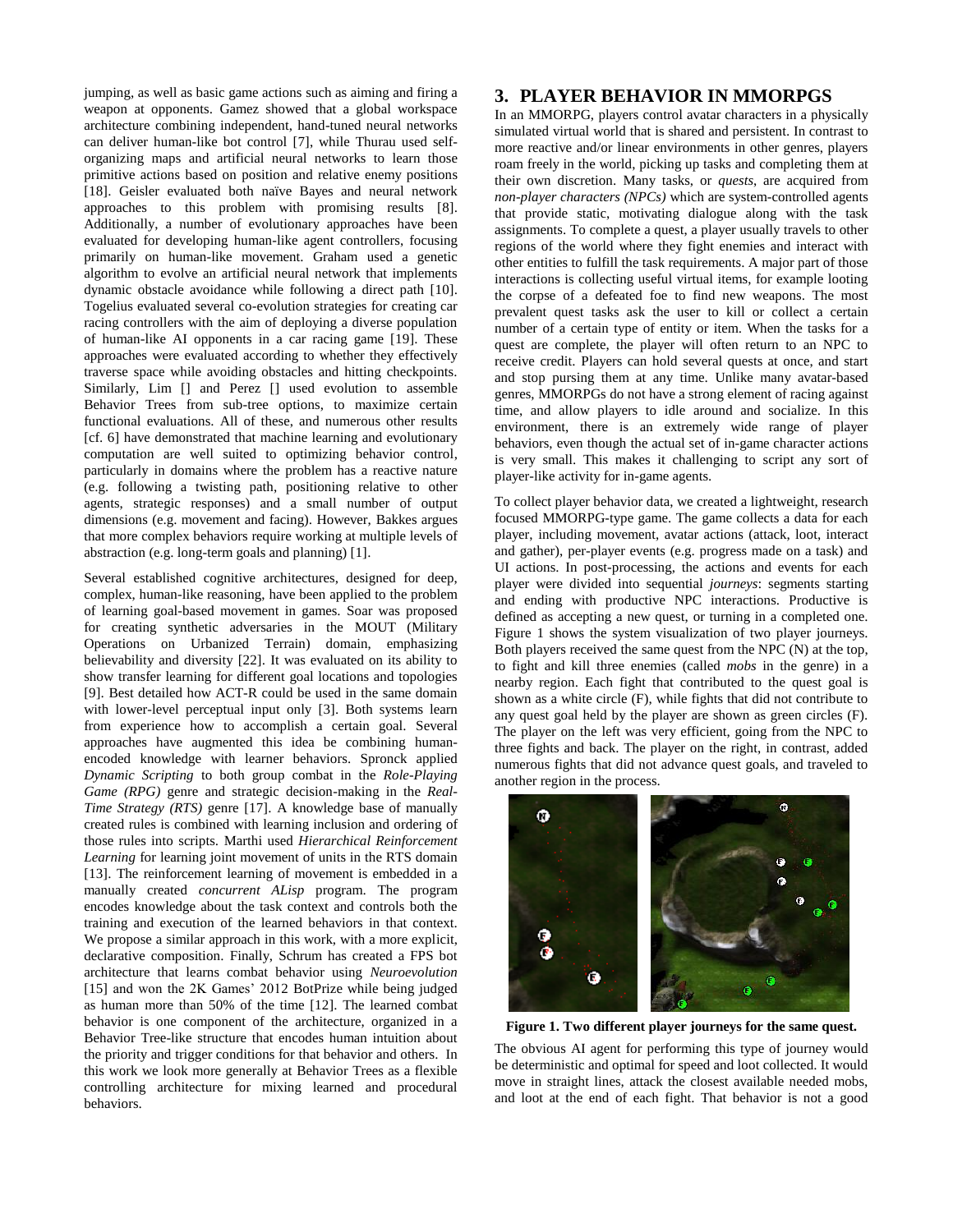match even for the player on the left. He or she may have wasted time wandering or idling, may not have attacked the closest available mobs and may have declined to loot or looted after other fights. Some of those possibilities could be added to the agent script, such as only considering mobs in front of the character, passing by mobs already engaged with other players, or looting corpses left by other players. But if the player was confused, or trying to help out someone else, or simply wanting to explore, the script could not easily be made to account for those cases. Our goal is to automatically adapt the script based on observed data.

# **4. BEHAVIOR TREES**

Behavior Trees are a technique for controlling video game AI agents, made popular by Bungie's *Halo* series [11]. Procedural behaviors are composed into trees using non-leaf composition nodes that explicitly specify traversal semantics. Every tree is itself a behavior, composed of sub-behaviors. The key advantage of this, from a game AI point of view, is that non-programmers can utilize the explicit semantics of each behavior, shown in a convenient graphical format, to compose new behaviors out of existing ones. From a research point of view, this composition of sub-trees represents structured knowledge about the decision process being modeled. Even though the leaf behaviors are procedural black boxes, the decision structure is entirely declarative and visible. Behavior Trees are typically limited to a small (e.g. 3 or 4) set of well-defined composition nodes, and there are no hidden transitions between behaviors [4].

For this experiment, we created two deterministic Behavior Trees, *Btree1* and *Btree2*, that model behavior for the combat/collection part of quest fulfillment journeys such as seen in Figure 1. We will use these as examples in this description. Each Behavior Tree-controlled agent in the simulation has its own tree instance that is recursively updated from the root with every discrete time step. Every sub-tree returns *Success*, *Failure* or *Running* on update. Figure 3 shows our *Advance* sub-tree, which makes an agent move to stay in range of a target entity. The target entity must already be set as a *control variable* for that tree. Figure 2 gives the legend of node types that applies to all the Behavior Tree Figures in this paper. The root of the Advance tree is a *Sequence Selector*, which updates its children sequentially. It is set to *Quit on Success*, meaning that it will continue updating until one child returns Success or all return Failure. When a child returns Running, the Sequence Selector pauses at that child and also returns Running. On the next time step, it either restarts from the first child or from the last Running child, depending on the *Restart* parameter. The leaf nodes in the tree are procedural behaviors, divided into three classes: *Action*, *Check* and *Set Control Var*. Actions cause the agent to perform actions. Checks access the game state and return Success or Failure. Set Control Var nodes assign values to one or more control variables based on other control variables, and return Success unless required values are missing.



**Figure 2. Legend for nodes in Behavior Tree Figures.**



**Figure 3. Sub-tree for** *Advance* **behavior.**

When the Advance tree is updated, it first checks to see if the target is already in range by updating the *In Range* node. If the In Range node returns Success, then the Advance node also returns Success. Otherwise, the *Move to Target* tree is updated. Move to Target is also a Sequence Selector, but is set to *Quit on Failure*, failing as soon as one of its children does and only succeeding if they both do. The *Set Loc* node sets the *location* control variable to the current location of the target. If the location cannot be set for some reason, the node returns Failure, causing Move to Target and Advance to also return Failure. The *Move to Loc* node causes the agent to step towards the location control var. If the agent does not arrive at the location in that step, Move to Loc returns Running, and so do Move to Target and Advance. On the next time step, In Range and Set Loc will be re-run due to the Restart settings, making the tree properly reactive. When Move to Loc returns Success or Failure, the whole Advance tree does as well.

There are different popular definitions and terminologies for Selectors, which we group into Sequence and *Parallel*. Parallel Selectors always update all their children, and are parameterized by how their return value is determined: *Success on All*, *Success on 1*, *Failure on All* or *Failure on 1*. The other type of non-leaf node is the *Decorator*. Decorator nodes are inserted between a parent and child and can control whether that child is updated and/or modify its return value. For example, a *Continue* Decorator converts Success to Running, allowing a child tree to be run repeatedly without modifying the parent. An *Optional* Decorator converts Failure to Success, allowing a child to be run to completion, ignoring the outcome.

The full structure of Btree1 and Btree2 are shown in Figure 4. Even considering mostly optimal behavior for the limited task of combat and collection, there are significant decisions to be made, as shown by the structure of the trees. The major difference between the two trees is in how targets are acquired. In Btree1, the closest target is acquired first, whether it is an entity to attack or a corpse to loot, then the tree branches based on that target. In Btree2, combat is always preferred and targets are acquired after that decision is made. The trees were created by research team members and show how substantially structurally different trees may be created for the same agent capabilities and task.

Our Learning Behavior Trees require two additional declarative annotations to the leaf nodes. Each is annotated with the control variables it uses as input and output, and the names of the actions it can cause the agent to perform. These actions match the actions that are logged by the game engine to support recording and playback of player traces. Both of these annotations are minor tasks for the author, and clearly define the impact that a leaf node can have on the world: it can produce an action or not, and it can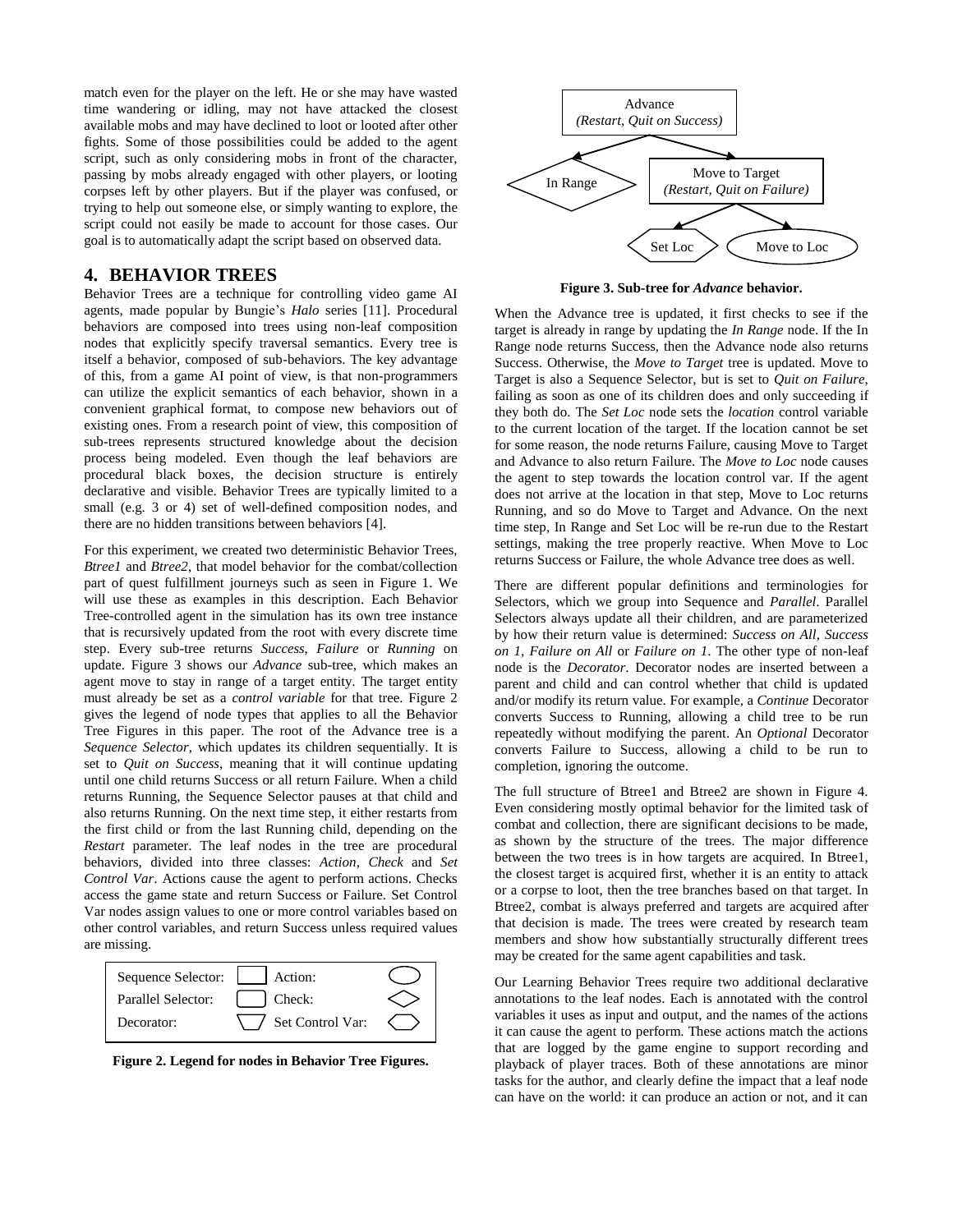mutate its output control variables or not. With simple recursive functions, the possible actions, control variables used and control variables set by any sub-tree can be generated.



**Figure 4. Behavior Trees for combat/collection quest fulfillment. The Advance sub-tree is shown in Figure 3 and the Acquire Target sub-tree is partially shown in Figure 8.**

# **5. LEARNING BEHAVIOR TREES 5.1 Adapting from Player Traces**

Hierarchical machine learning approaches to modeling player behavior have used procedural decision process models, created by the investigators, to contextualize learning (cf. [13], [15]). We apply this approach to Behavior Trees, which have already been proven as a way for game designers to formalize their intuitions about desired behavior. Starting with a deterministic Behavior Tree, our goal is to automatically adapt it to cover a range of observed human behaviors. Our method does this by inserting Decorator nodes called *modifiers* that provide certain stochastic interventions that give the tree the desired coverage. The modifiers also store positive examples of when they intervene, enabling later training. Because they are Decorators, inserting these modifiers makes minimal change to the structure of the authored tree, maintaining a high degree of its readability. This means that this method cannot create new structure, but is limited to variations in behavior that come from altering the update traversal and control variables.

To adapt a deterministic Behavior Tree, we run an agent controlled by the tree in the game, in sync with playback of a human player trace. The agent is updated at each time step until the player trace indicates an observable action other than movement. If the player action was not matched by the agent, then the system attempts to adapt the tree. For example, after killing an enemy, Btree1 always has the agent stop to loot the corpse. If a player chooses not to loot that particular corpse, then the player's next action will not match what the agent did, and the tree will be adapted to cover the case where players make that choice. This may involve inserting a new modifier, or adding another positive case to an existing one. During adaptation, the modifiers that are in place intervene deterministically based on the cases they cover in that player trace. This is so that further necessary modifications can be detected. Adaptation is complete for a player trace when all actions taken by the player either are predicted by the agent, or cannot be explained by any available modifier. As the tree is run against each available player trace, more modifiers are inserted, and the ones in place collect additional training samples. This method does not yet attempt to cover player movement variations, such as running in a circle prior to attacking. Movement, unlike the other actions, is not what we refer to as a *direct effect action*, where it is possible to map from the observed action (e.g. attacking) back to control variables (e.g. target). If a player is observed moving and stopping at point A, it cannot be assumed that point A was the intended destination. This creates a number of additional challenges which are out of the scope of this study. We have other work on mimicking human-like movement [21], which has not been integrated.

The first and simplest modification is introducing delays into the decision-making process. Human players do not react within a single frame to new environmental information, as a naively written game AI would. But learning appropriate delays is not simply a matter of saving the designer from coming up with a global distribution of random durations. Delays are dependent on a wide variety of contextual factors, both in-game and out. The structure of the Behavior Tree provides some of that context: a delay after moving into engagement range is different than a delay after completing a fight. When the agent predicts the correct action for the player trace playback, but at an earlier time, a *Delay* modifier is inserted above the leaf node that generated that action. The samples for a Delay are the game state and the duration of the delay. When that segment of the trace is replayed with that modification, the Delay returns Running instead of updating its child, for the exact duration in that sample. This causes the agent to match the player behavior, unless the Delay alone does not explain what the player did. In that case, further modification is explored. Post-adaptation, the duration samples could be used to generate, for example, a Gaussian distribution for delays at that point in the decision process.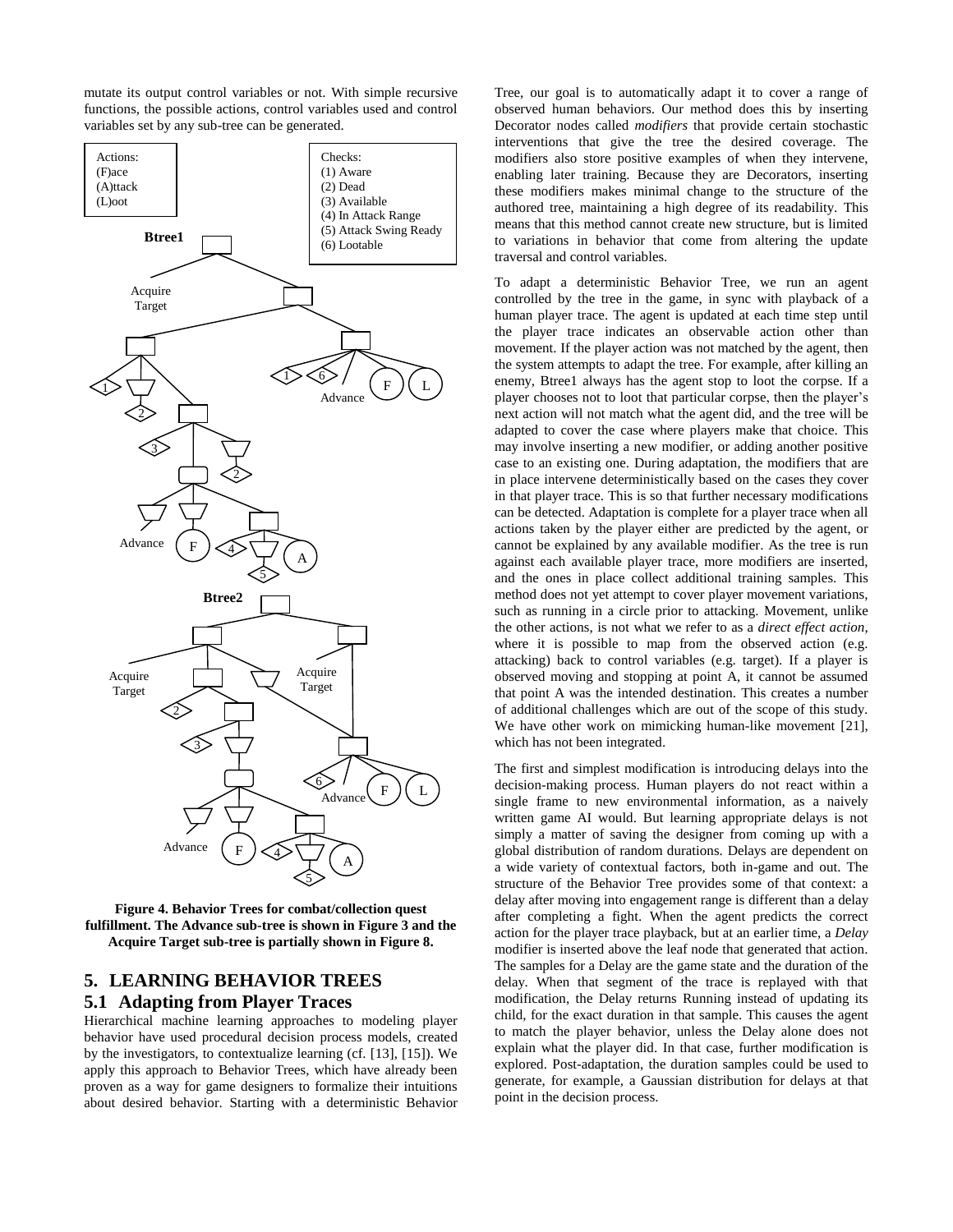

### **Figure 5. Pseudo-code for the Behavior Tree adaptation algorithm**

Figure 5 shows the outer loop of the adaptation algorithm, which attempts to explain each player action in the trace one by one. The Delay modification is so common and straightforward that we included it at this level. Whenever any modification is made to the tree, including Delay, the agent and environment are rewound back to the start of that step and re-run to verify that the modification was successful in predicting the player action. If a Delay is not sufficient, the algorithm will call the more complex *Explain* algorithm and see if it returns a candidate modification. If not, or the available modifications all fail, then that step in the trace cannot be explained and the system moves on to the next one. One minor detail not shown in Figure 5 is that the system can continue to step the playback forward past the first player action if the agent has not yet predicted an action.

The Explain algorithm, shown in Figures 6 and 7, begins with an initial environment and agent state that is known to fail to predict the next player action in the trace. It runs a regression starting with the lowest sub-trees that are capable of performing the actions performed by the player. Each tree has a set of *consumed* control variables, which are used but not set within the tree. If a sub-tree is given the correct values for those consumed control variables, inferred from the next player action, then when it is run by itself, it will either correctly predict that action, or it cannot explain it and is a dead-end. If it does predict it, then it must be the case that the original tree fails because either that sub-tree is not run at the right time, or it has the wrong control variables at that time. By regression up through the tree, our algorithm discovers the most specific node at which failure must be explained. We have developed four general-purpose modifiers to explain those failures. Importantly, these modifiers rely only on the structure of the tree and the simple control variable and action annotations discussed above. They do not require any other knowledge of the specific behaviors being used, which is critical for generality.

Explain( player\_action, behavior\_tree ):

For each lowest *sub\_tree* in *behavior\_tree*

where *sub\_tree* can perform *player\_action*:

If Regress( player\_action, sub\_tree )

Return True

Return False

#### **Figure 6. Pseudo-code for the outer loop of the explain algorithm.**

Regress( *player\_action*, *sub\_tree* ):

Consumed *cvars* from *sub\_tree* => *cvars*

If cannot infer *cvars* values from *player\_action*:

Return False

Set *sub\_tree* as root behavior tree in agent

Step to (*player\_action*, *delta*) in the player trace again

Update( *agent*, *environment*, *delta* ) => *agent\_actions*

If *player\_action* matches first *agent\_actions*:

If no *parent* to this *sub\_tree*:

Return True // reached the root, success!

Otherwise:

Return Regress( *player\_action*, *parent* )

Otherwise:

If Modify( *sub\_tree*, MODIFIERS )

// *sub\_tree* was modified, re-try to verify

Rewind *agent*, *environment* to start of step

Return Regress( *player\_action*, *sub\_tree* )

Return False

#### **Figure 7. Pseudo-code for the explain algorithm's depth-first recursive regression.**

The regression is a depth-first recursion that begins at a Selector sub-tree and moves up to the root. At each level, the Selector node being focused on has a child sub-tree which was successful in predicting the player action when run by itself (otherwise the regression would have stopped). We will refer to this as the *preferred child*. When the focused Selector is run, its updates can be broken up into non-overlapping temporal segments where either the preferred child was being updated, or it was being blocked by another child that was being updated. Our method is able to identify the blocking child due to the known set of Selector traversal options. Note that blocking can only occur with a Sequence Selector, as a Parallel always runs all its children. The modification algorithm considers the first of those segments that generates an agent action, or the first to overlap the player action we are attempting to predict. It then works backwards in time from there, attempting to find an applicable modification. When a modification is found, it rewinds the environment and agent state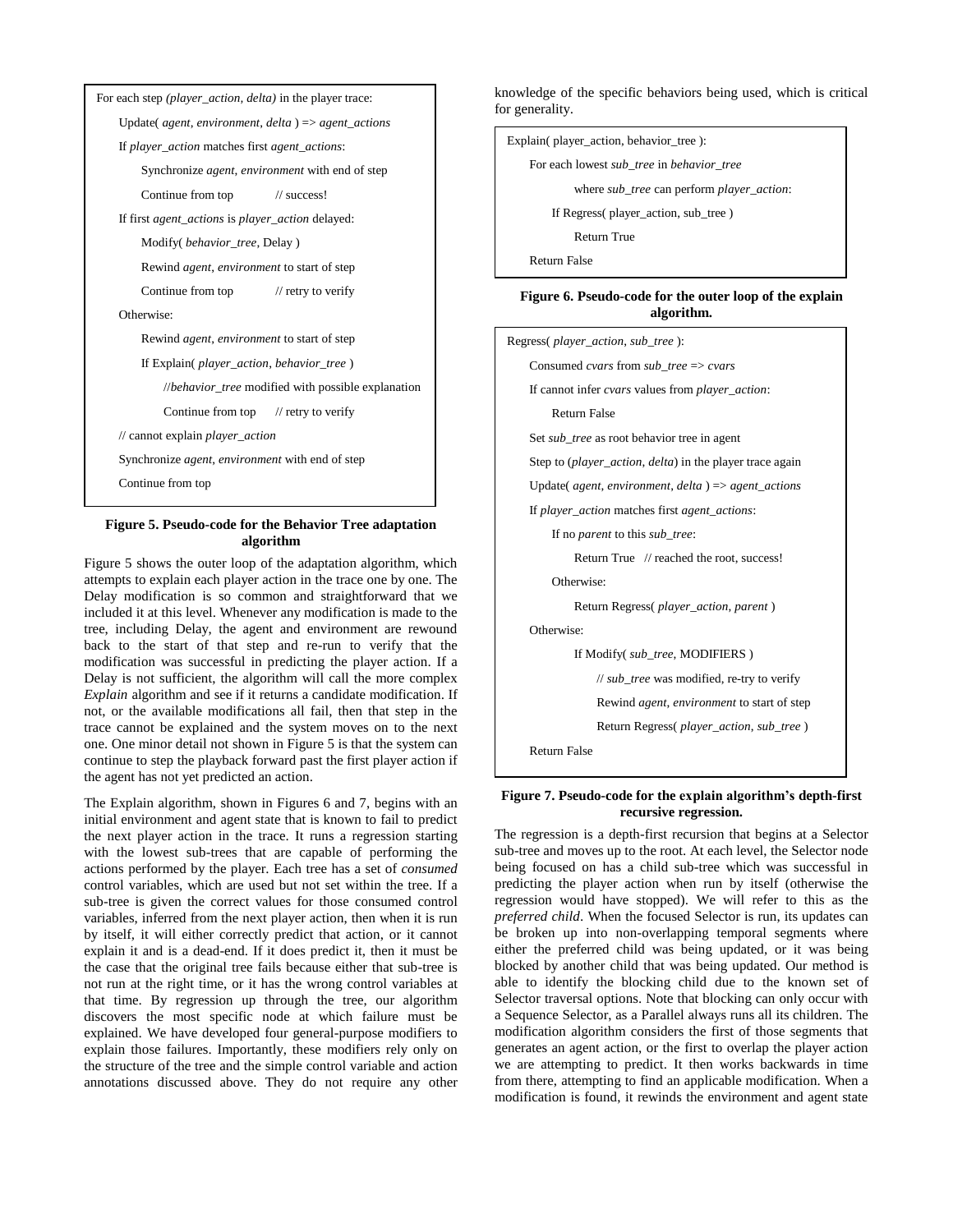and calls itself with the modified tree to test it. The standard depth-first search ensures that all options can be tried, but the first working one is taken.

# **5.2 Modifiers**

The *IgnoreCondition* modifier applies when a *conditional child* is blocking the preferred child. A conditional child is defined as any child sub-tree that is not capable of performing any actions or *producing* any control variable values (setting values that it does not use internally). When a conditional child is blocking the preferred child, it is possible that the condition represented by that child is unimportant to the player's decision and should be ignored in that case. In Btree1, the designer indicated that players do not attack entities unless they are available (not fighting another player). Faced with an exception to that rule, our algorithm uses the tree structure to identify the available check as a candidate to be ignored. When an IgnoreCondition modifier is updated, it determines whether the status of its child has changed, and possibly ignores it until it changes back. The training sample includes the particular status to be ignored together with the game state.

The *RestartCaller* modifier applies when an *action child* is blocking the preferred child. An action child is defined as any sub-tree that can cause the agent to act on the environment. If the blocking child comes after the preferred child in the parent Selector, and that Selector is not set to Restart, it is possible that a restart of the Selector would represent the player interrupting what they are doing to consider doing something different. When a RestartCaller modifier is updated, it determines whether its child is Running, and possibly signals for a restart from its parent rather than updating its child. The training sample includes only the game state.

The *SetPreference* modifier applies when the preferred child is Running, but with the wrong control variable values. This situation is identified when a control variable is consumed by the preferred child, but not consumed by the parent Selector, indicating that it is produced by one of the other children. To apply this modification, the system identifies the children that can produce that control variable, and must see if they could have chosen the desired value. However, the logic of choosing is hidden in the SetControlVar nodes, and the algorithm does not have access to it. In order to automatically adapt, that logic has to be made explicit and declarative in the tree structure. We make this possible for the designer (who may or may not choose to) by providing two special classes of SetControlVar: *SetFromList* and *Filter*. SetFromList has a single input control variable which holds a list of values, and sets a single output control variable to one of those values. Filter takes in a list and outputs a subset of that list. Figure 8 shows part of the Acquire Target sub-tree using Set, Filter and Scan to explicitly generate and select from a list of potential targets. The actual choosing procedures (e.g. Alive, Needed, Available) are still in the designers control, but now our system can use the explicit structure to identify the point at which the desired value was available but not chosen.

For example, if the player targeted an unneeded entity, the system would detect that the desired target entity was available as input to the Filter:Needed node, but not beyond. Likewise, if the player targeted the second closest entity rather than the closest, the system would detect that the desired target entity was available as input to the SetFromList:First node. Once a node is identified that could set the desired value, it is decorated with a SetPreference

that samples the game state, the input values and the output value. In the Filter case, it simply deactivates the Filter, letting all the values through. In the SetFromList case, is stores the input list and desired output as training samples.



#### **Figure 8. Sub-tree for** *Acquire Kill Target* **behavior.**

The *Suppress* modifier is applied when the preferred child is running with wrong control variable values, but choosing the desired values cannot be explained. Instead, the preferred child sub-tree is decorated with a Suppress, which stores those wrong control variable values and does not update its child until the relevant control variables change. This forces the tree to go forward in another branch, exploring other possibilities that may explain the player behavior. Suppress captures the fact that even when all conditions are met, the player may simply choose not to pursue an otherwise appealing course at a certain time.

# **6. EVALUATION**

In this phase of the project, we are evaluating the ability of this algorithm to adapt a deterministic Behavior Tree to cover a set of human player traces. We are concerned with generality over different players, different encounters and different Behavior Trees. For this evaluation, we gathered data from 25 human players playing a single session together in a laboratory setting. The experimental map was divided into two separate areas with similar but different topologies and tasks to perform. 15 of the players completed the quests in the A area of the map (*Data Set A*) while 10 others completed the quests in the B area (*Data Set B*). This evaluation uses the first combat-oriented journey for each player. These journeys ranged from 8 to 29 player actions (average 13), involving 3 to 10 different fights each.

The system was developed using 3 traces randomly selected from Data Set A. The other 22 traces were set aside. Several variations were noted in the 3 development traces, including ignoring available entities, not looting kills or looting other corpses, attacking already engaged entities, wandering off to other areas of the map and fighting entities there, and going back to talk to the NPCs halfway through the journey. We stopped at 3 because the four modifications we had developed (plus Delay) had already shown a great deal of robustness to unseen differences. We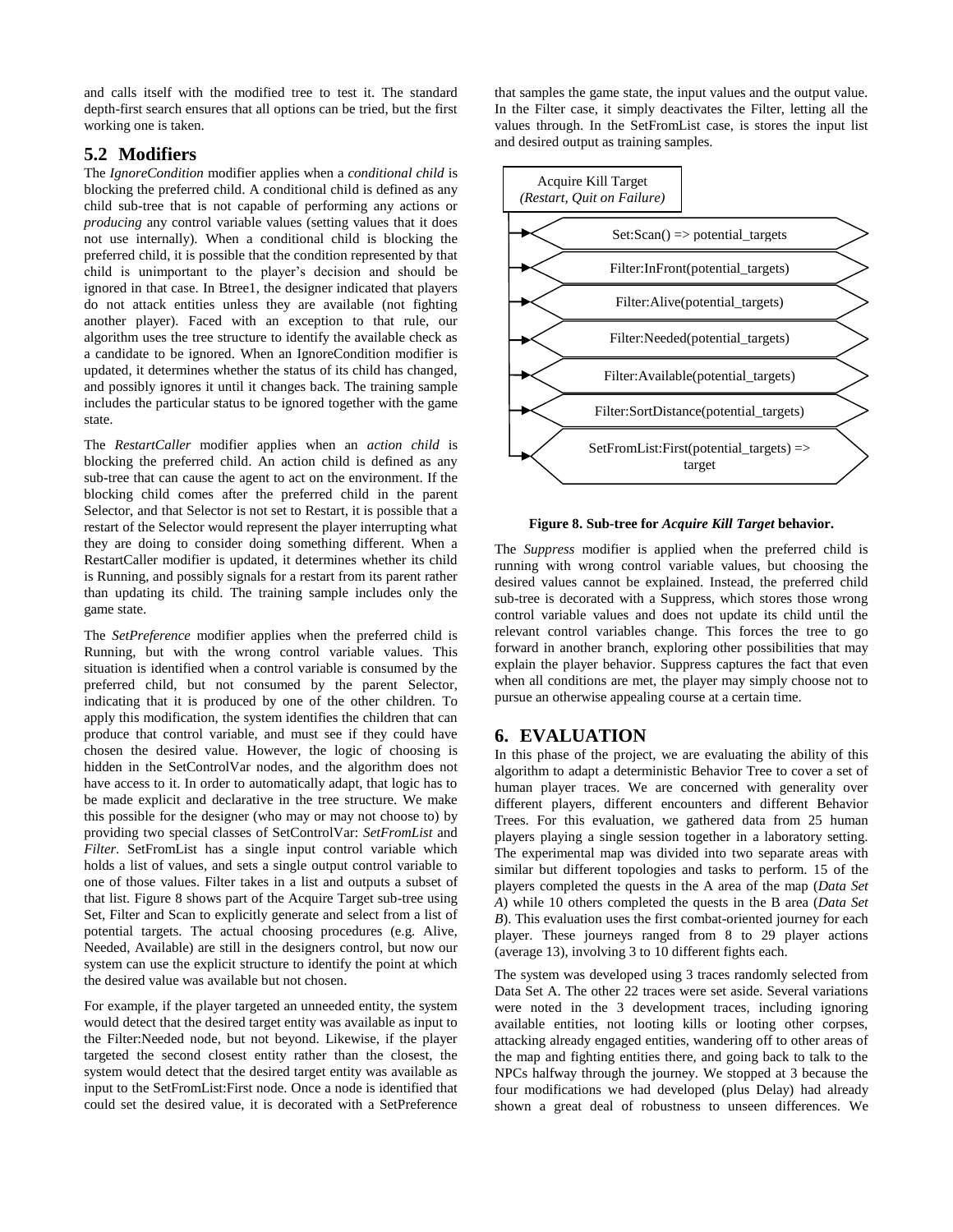hypothesized that those modifications would be sufficient to cover the majority of player behaviors observed in all the traces.

We used the two Behavior Trees created by the authors, Btree1 and Btree2, which have different decision structure over the same agent functionality. Btree1 was created due to perceived flaws in Btree2, so we hypothesized that Btree2 would have more unexplained discrepancies and be less adaptable than Btree1.

We ran four experimental conditions in this evaluation. In each condition, the full adaptation algorithm was compared against a baseline of the adaptation algorithm using only the Delay modification. In all cases, the number of unexplainable player actions was recorded per trace. The four conditions are the Data Set A traces and the Data Set B traces, each run for Btree1 and Btree2.

**Table 1. Mean and stddev for percentage of unexplained actions in each human player trace.**

|        |       | Area A          | Area B          | $A + B$         |
|--------|-------|-----------------|-----------------|-----------------|
| Tree A | Delay | $0.71 \pm 0.3$  | $0.81 \pm 0.46$ | $0.75 \pm 0.37$ |
|        | Full  | $0.19 \pm 0.26$ | $0.13 \pm 0.15$ | $0.17 - 0.22$   |
| Tree B | Delay | $0.67 \pm 0.21$ | $0.79 \pm 0.4$  | $0.72 + 0.3$    |
|        | Full  | $0.28 + 0.28$   | $0.18 + 0.24$   | $0.24 + 0.27$   |

Table 1 reports the mean and standard deviation for the percentage of unexplained player actions in each human player trace for the eight conditions. It also shows the numbers for Data Set A and Data Set B combined. As shown, the Full adaptation algorithm significantly outperformed the baseline Delay-only algorithm in all conditions (student's t-test,  $p<0.01$ ). In fact, it substantially outperforms it, showing the effectiveness of the modifications and the regression algorithm in explaining behaviors from previously unseen players.

There was no significant difference between Data Set A and Data Set B for either Behavior Tree in either the Delay (student's t-test,  $p=-0.50$ ) or Full (student's t-test,  $p=-0.52$ ) conditions, providing some evidence that the method generalizes across different decision spaces within the limited quest model. Although we believed during development that Btree1 was superior to Btree2 in explaining player actions, there was no significant difference between the percentage errors in the Delay condition (student's ttest, p=0.30). There was also no significant difference in percentage errors in the Full condition (student's t-test,  $p=0.08$ ), providing some evidence that the method generalizes across different Behavior Trees.



**Figure 9. Number of unexplained actions for each human player trace using Btree1.**



#### **Figure 10. Number of unexplained actions for each human player trace using Btree2.**

Figure 9 shows a chart of the number of unexplained player actions for each human player trace in the combined data set, working with Btree1. The player traces are sorted by the Delay condition values from least to greatest, to show the range of errors that the tree has with only the Delay modifier. The Full condition follows the same curve at a significantly lower level. Figure 10 show the same data for Btree2, at the same scale.

## **7. CONCLUSION AND FUTURE WORK**

We have described Learning Behavior Trees, an extension of a well-known games industry technique for scripting in-game agents. Our extension maintains the advantages of Behavior Trees, namely graphical composition, easy reuse of sub-trees, simple but powerful composition semantics and the ability to use arbitrary procedural code in the leaf behaviors. Given a designerbuilt, deterministic Behavior Tree that expresses typical behavior, our algorithm is able to observe human players and automatically adapt the Behavior Tree to explain their choices. The resulting tree is capable of producing most of the behaviors observed, and stores contextual samples indicating the conditions for each variation. The tree is then prepared to make non-deterministic decisions based on those samples, resulting in a varied population of agents.

There are many machine learning approaches that may be appropriate to finding correlations and generating predictions using those contextual training samples. Due to the small numbers of samples in our test data, we have experimented with using simple Naïve Bayes and Inverse Transform Sampling to make those choices. The primary difficultly, besides scale, lies in evaluating a population of tree-controlled agents. The goal is not to reproduce a certain human behavior, but rather to show similarity to what a population of human players might be expected to do. This has proven quite difficult as even the straightforward but time consuming solution of having humans judge them is difficult when dealing with a diverse population. Is it humanlike for one agent over there to aimlessly run in circles jumping? In fact many players do this quite often. We believe that a more fully-functional agent architecture and game will be required to make such an experiment productive.

Part of that challenge is to integrate this work with our work on mimicking human-like movement in the same environment [21]. Our agents need the movement component in place in order to simulate entire sessions so that we can collect population-wide metrics for evaluation, and have agents run simultaneously with human players. One significant next step is figuring out how to